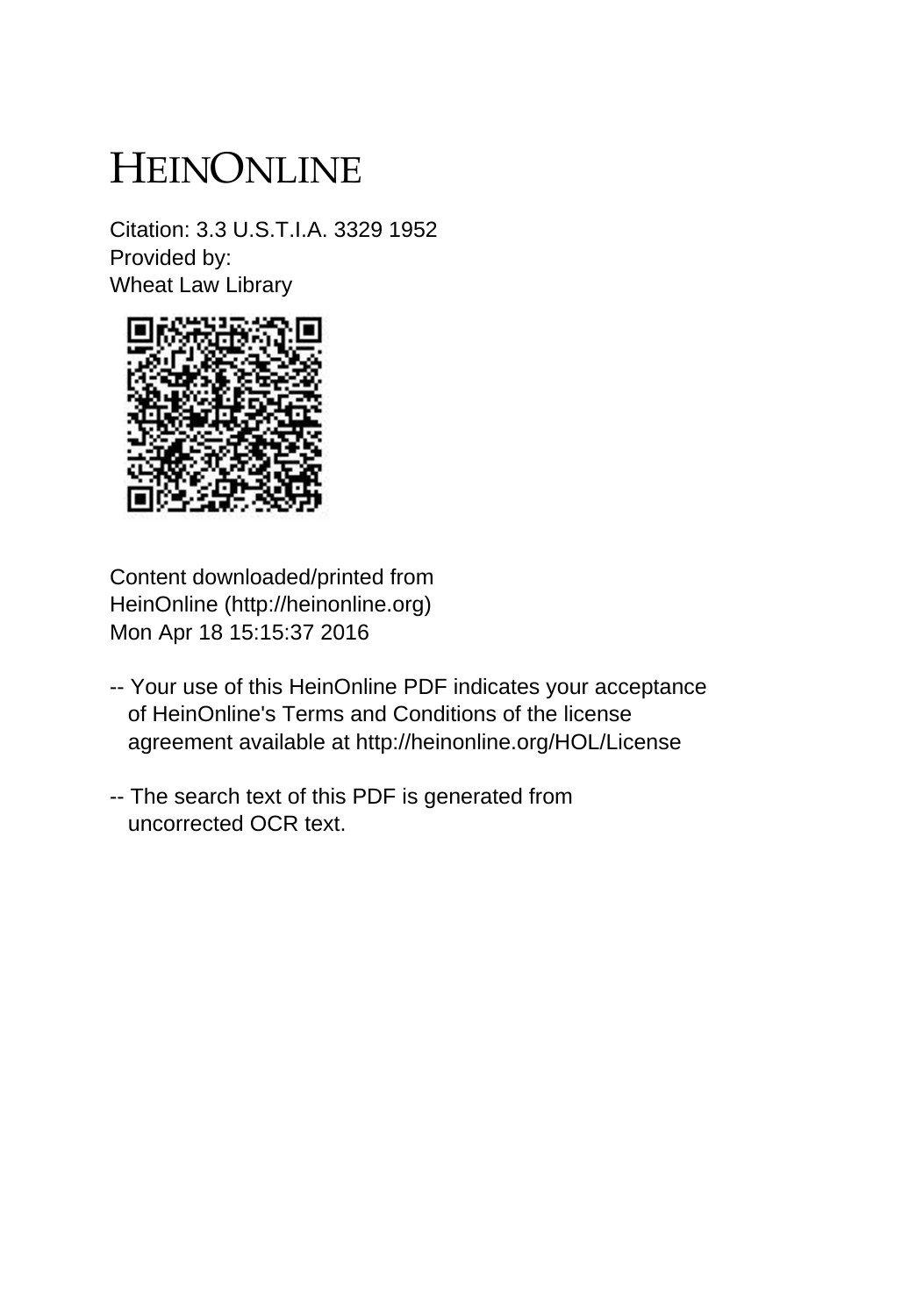# **JAPAN**

### SECURITY TREATY

*Signed at San Francisco September 8, 1951; ratification advised by the* TIAS 2491 Senate of the United States of America March 20, 1952; ratified by the *President of the United States of America April 15, 1952; ratified by Japan November 19, 1951; ratifications exchanged at Washington April 28, 1952; proclaimed by the President of the United States of America April 28, 1952; entered into force April 28, 1952.*

### BY **THE PRESIDENT OF THE UNITED STATES OF AMERICA**

### **A** PROCLAMATION

**WHEREAS** the Security Treaty between the United States of America and Japan was signed at San Francisco on September **8, 1951 by** their respective Plenipotentiaries, the original of which Treaty in the English and Japanese languages is word for word as follows: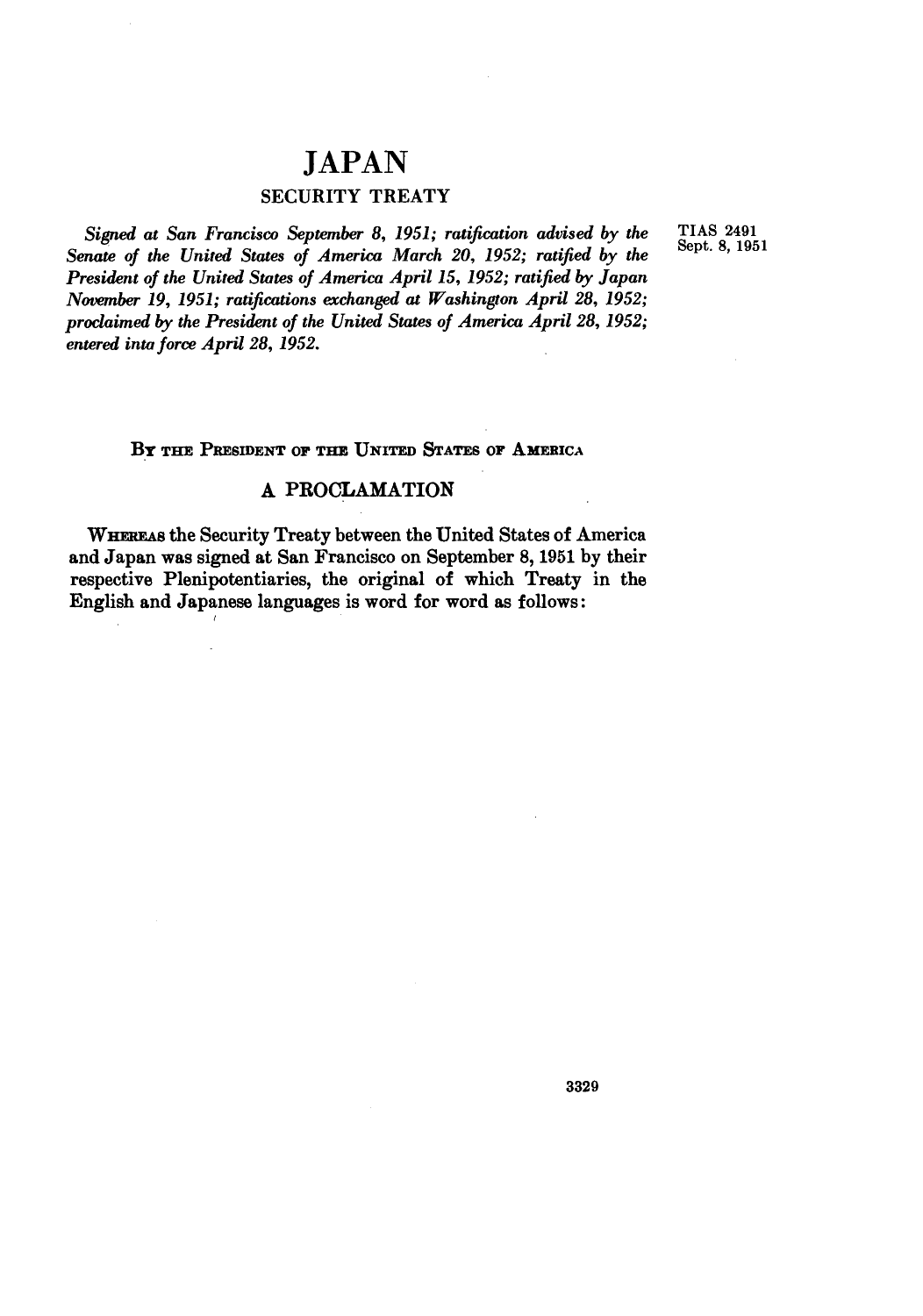### SECURITY TREATY

 $\mathcal{O}(\mathcal{O}(n))$  . The set of  $\mathcal{O}(\mathcal{O}(n))$ 

 $\mathbb{Z}_2$ 

### **BETWEEN**

## THE UNITED **STATES** OF AMERICA **AND JAPAN**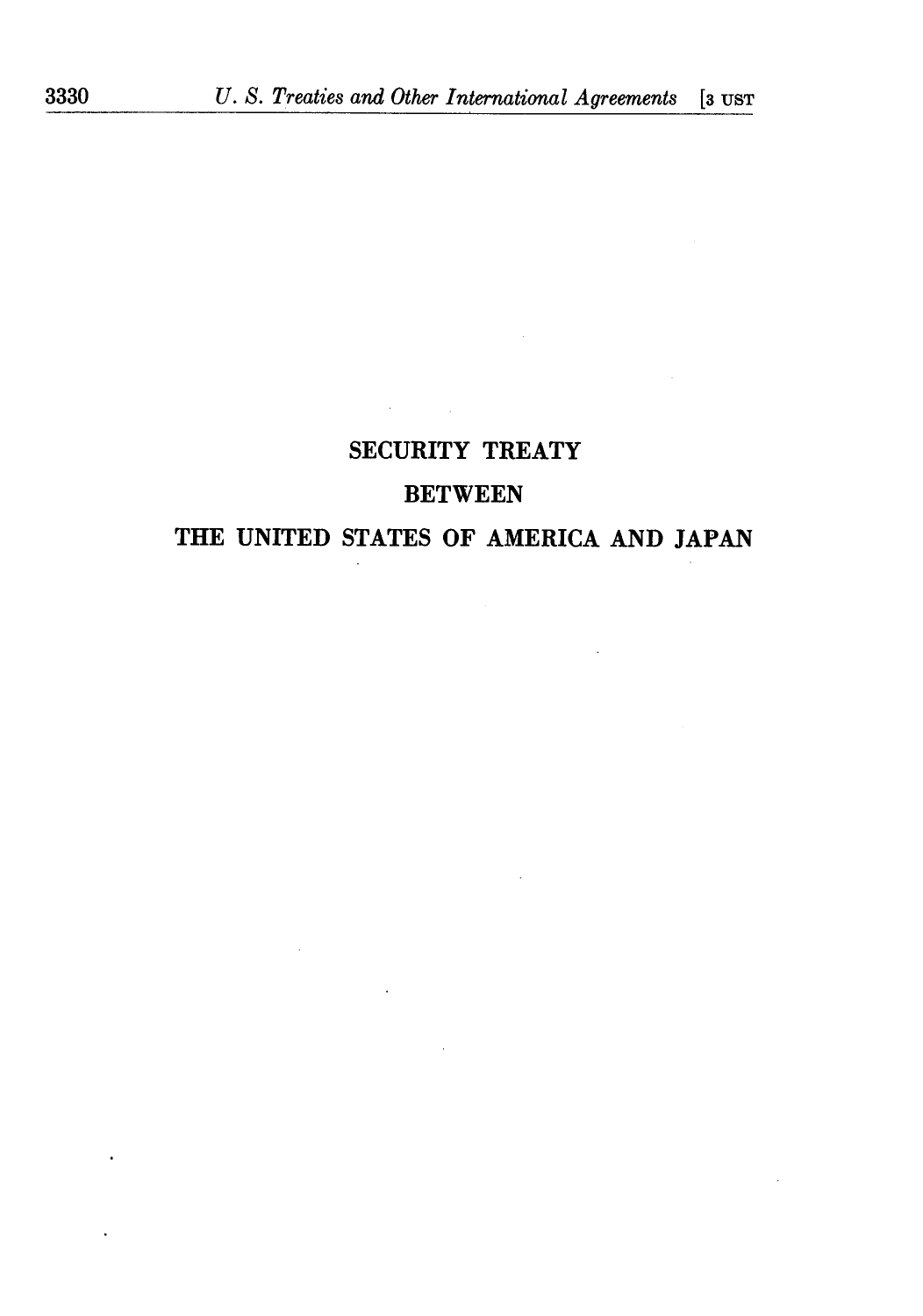Japan has this day signed a Treaty of Peace with the Allied Powers. On the coming into force of that Treaty, Japan will not have the effective means to exercise its inherent right of self-defense because it has been disarmed.

There is danger to Japan in this situation because irresponsible militarism has not yet been driven from the world. Therefore Japan desires a Security Treaty with the United States of America to come into force simultaneously with the Treaty of Peace between the United States of America and Japan.

The Treaty of Peace recognizes that Japan as a sovereign nation has the right to enter into collective security arrangements, and further, the Charter of the United Nations recognizes that all nations possess an inherent right of individual and collective self-defense.

In exercise of these rights, Japan desires, as a provisional arrangement for its defense, that the United States of America should maintain armed forces of its own in and about Japan so as to deter armed attack upon Japan.

The United States of America, in the interest of peace and security, is presently willing to maintain certain of its armed forces in and about Japan, in the expectation, however, that Japan will itself increasingly assume responsibility for its own defense against direct and indirect aggression, always avoiding any armament which could **be** an offensive threat or serve other than to promote peace and security in accordance with the purposes and principles of the United Nations Charter.

Accordingly, the two countries have agreed as follows:

#### **ARTIcLE** I

Japan grants, and the United States of America accepts, the right, upon the coming into force of the Treaty of Peace and of this Treaty, to dispose United States land, air and sea forces in and about Japan. Such forces may be utilized to contribute to the maintenance of international peace and security in the Far East and to the security of Japan against armed attack from without, including assistance given at the express request of the Japanese Government to put down largescale internal riots and disturbances in Japan, caused through instigation or intervention **by** an outside power or powers.

**29366-55-PT. nx-23**

*Ante,* **p. 8169.**

 $\overline{\phantom{a}}$ 

**59** Stat. **031.**

Disposition of **U. S.** forces in and about Japan.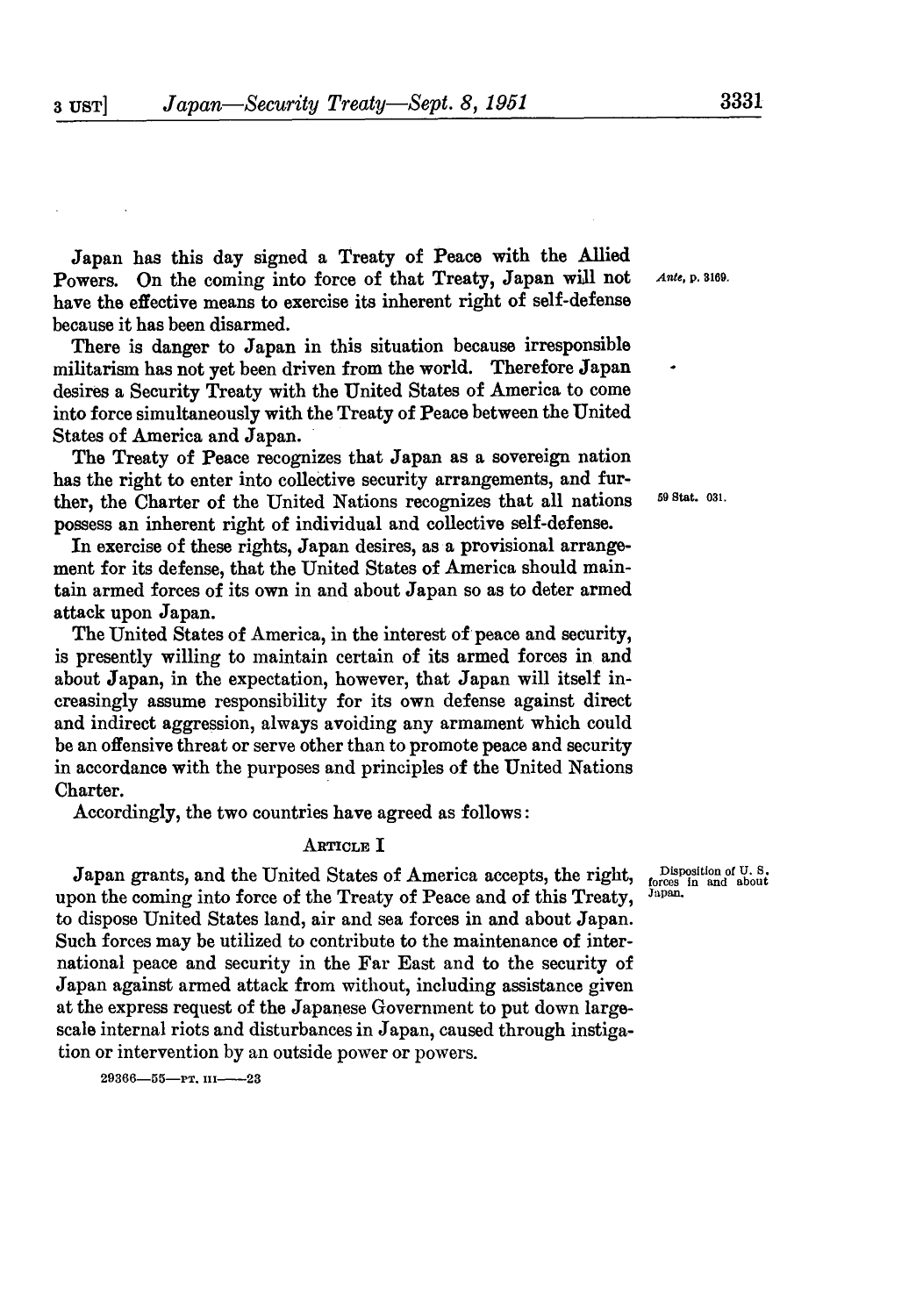3332 *U. S. Treaties and Other International Agreements* **13 UST**

### ARTICLE II

Bases, rights, pow-<br> **Exercise of the right referred to in Article I, Japan will**<br> **not grant, without the prior consent of the United States of America,** any bases or any rights, powers or authority whatsoever, in or relating to bases or the right of garrison or of maneuver, or transit of ground, air or naval forces to any third power.

### **ARTICLE** III

The conditions which shall govern the disposition of armed forces of the United States of America in and about Japan shall be determined **by** administrative agreements between the two Governments.

### **ARTICLE IV**

**Expiration.** This Treaty shall expire whenever in the opinion of the Governments of the United States of America and Japan there shall have come into force such-United Nations arrangements or such alternative individual or collective security dispositions as will satisfactorily provide for the maintenance **by** the United Nations or otherwise of international peace and security in the Japan Area.

### **ARTICLE** V

**Entry into fore.** This Treaty shall **be** ratified **by** the United States of America and *Post, p.* **3340.** Japan and will come into force when instruments of ratification thereof have been exchanged **by** them at Washington.

> In witness whereor the undersigned Plenipotentiaries have signed this Treaty.

> **DONE** in duplicate at the city of San Francisco, in the English and Japanese languages, this eighth day of September, **1951.**

**FOR THE UNITED STATES OF AMERICA:**

**DEAN ACHESON JOHN FOSTER DULLES ALEXANDER** WILEY STYLEs **BRIDGES**

**FOR JAPAN:**

**SHIGERU YOSHIDA.**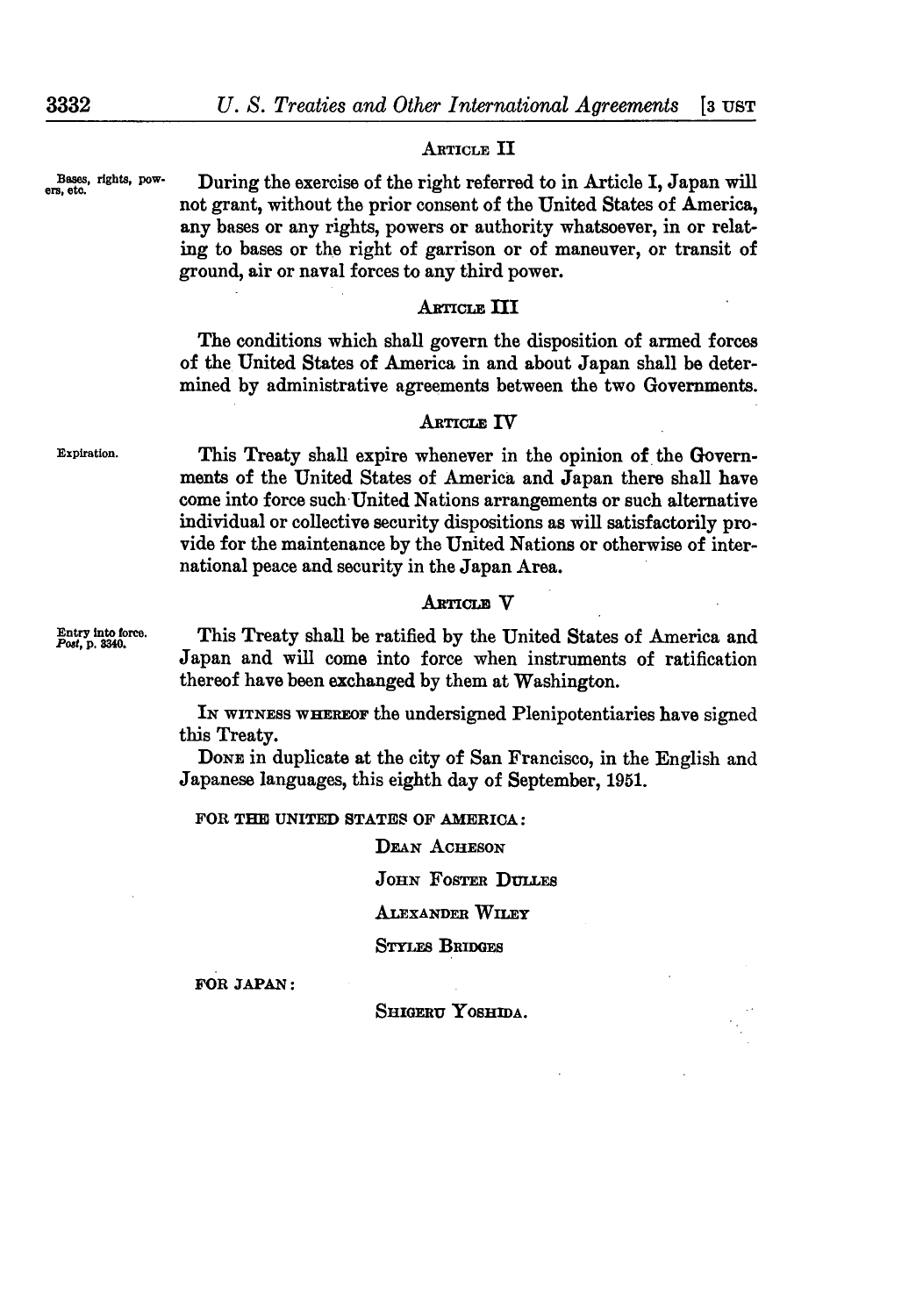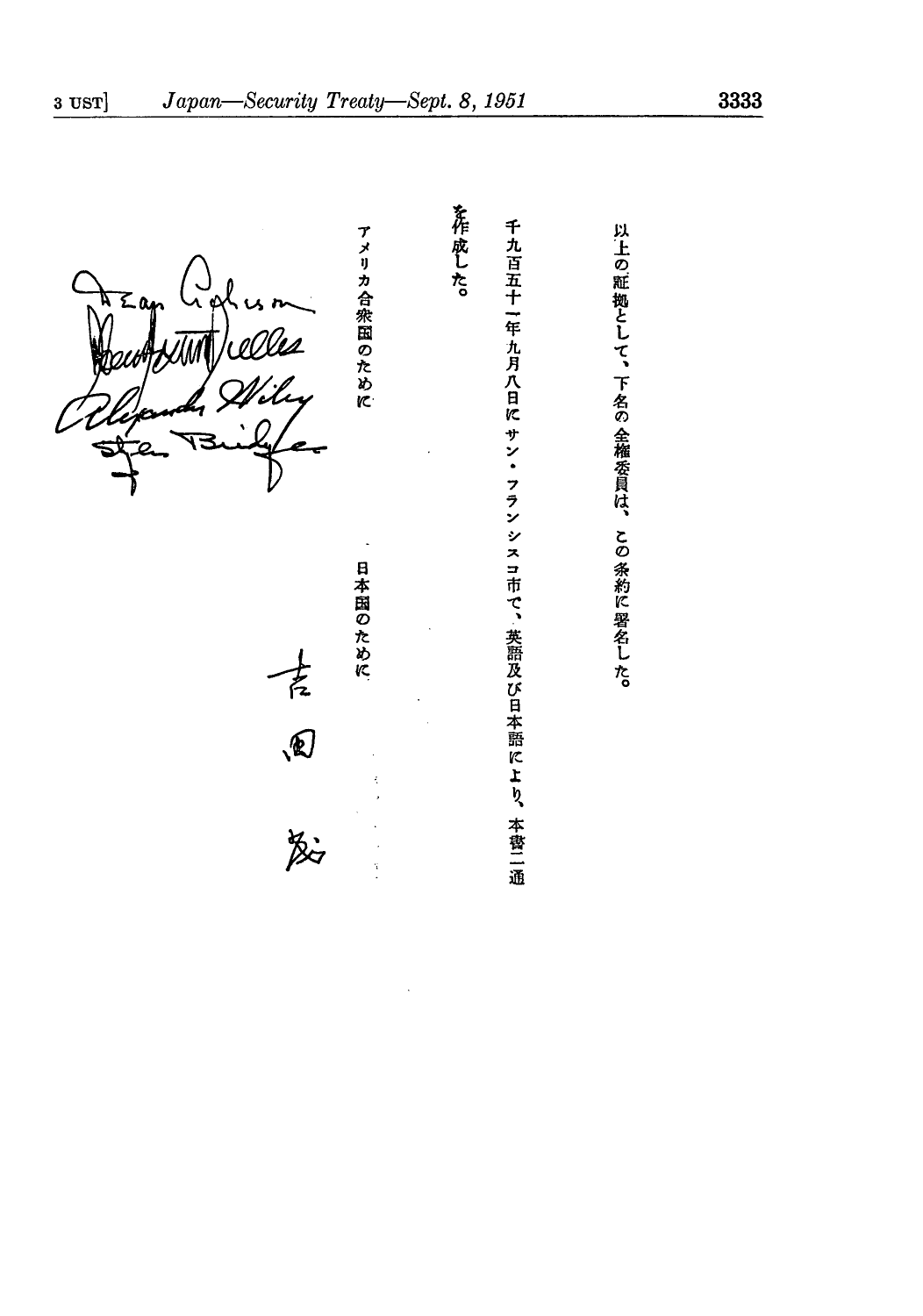は、 批准書が両国によつてワシントンで交換された時に効力を生ずる。

 $\frac{1}{2}$  $\ddot{\phantom{a}}$ 

この条約は、アメリカ合衆国及び日本国によつて批准されなければならない。この条約

第五条

する。

3334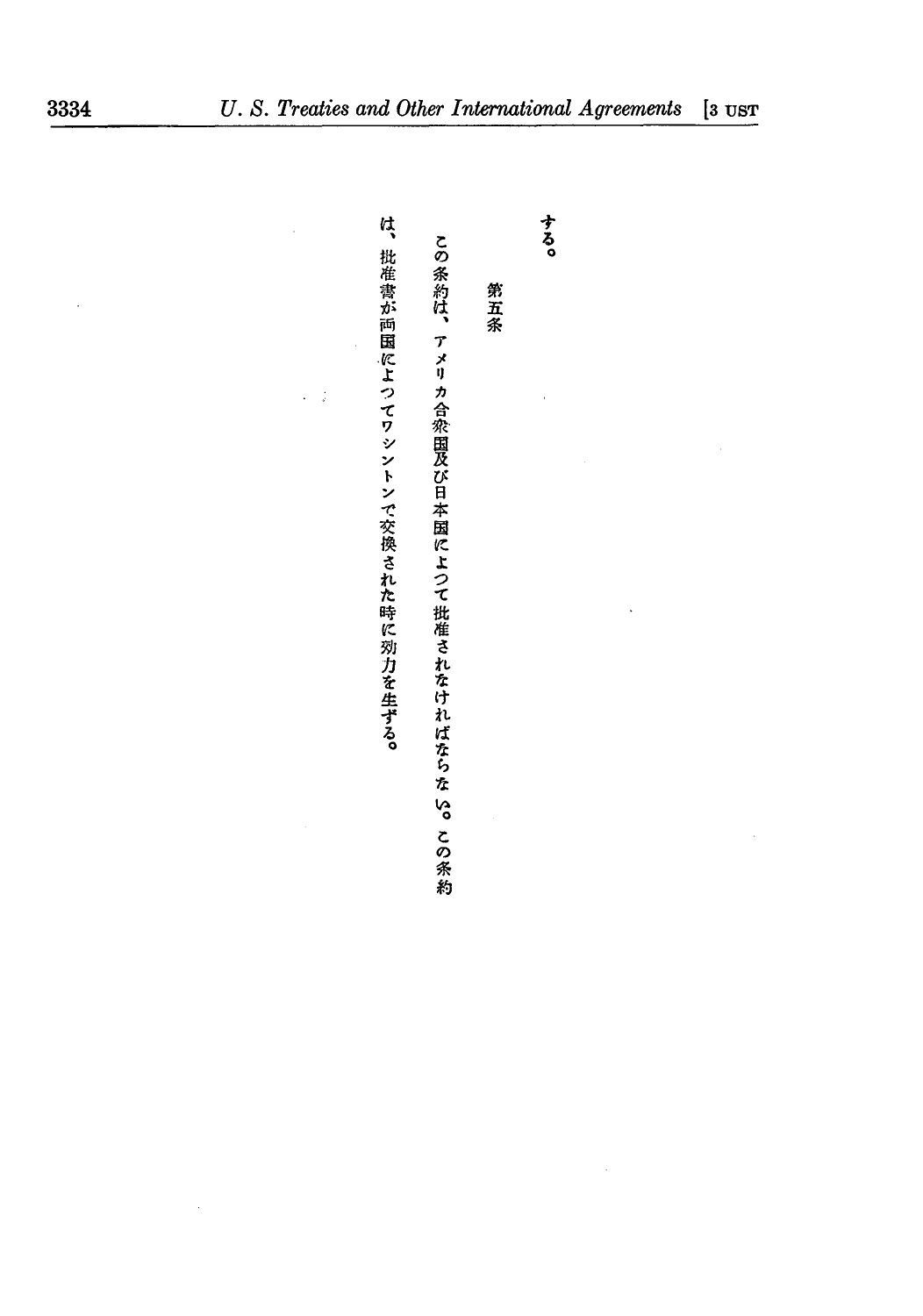| <b>この</b><br>条約は、国際連合又はその他による日本区域における国際<br>の平和と安全の<br>維持のた | 閒<br>の<br>行<br>政協定で決定する。<br>第四条          | ァ<br>×<br>ij<br>カ合衆国の軍隊の日本国内及びその附近における配備を規律する条<br>第三条<br>(件は、<br>両政府 | 習の<br>権利又は陸軍、<br>空軍若しくは海軍の通過の権利を第三国に許与し<br>$\bar{\hat{\mathbf{z}}}$<br>r<br>o | て<br>基地、<br>基地における若しくは基地に関する権利、<br>権力若しくは権能、<br>駐兵若しくは演 |
|------------------------------------------------------------|------------------------------------------|----------------------------------------------------------------------|-------------------------------------------------------------------------------|---------------------------------------------------------|
|                                                            | め充分な定をする国際連合の措置又はこれに代る個別的若しくは集団的の安全保障措置が |                                                                      |                                                                               |                                                         |
|                                                            |                                          |                                                                      |                                                                               |                                                         |

 $\hat{\mathcal{L}}$ 

 $\ddot{\cdot}$ 

 $\bar{\beta}$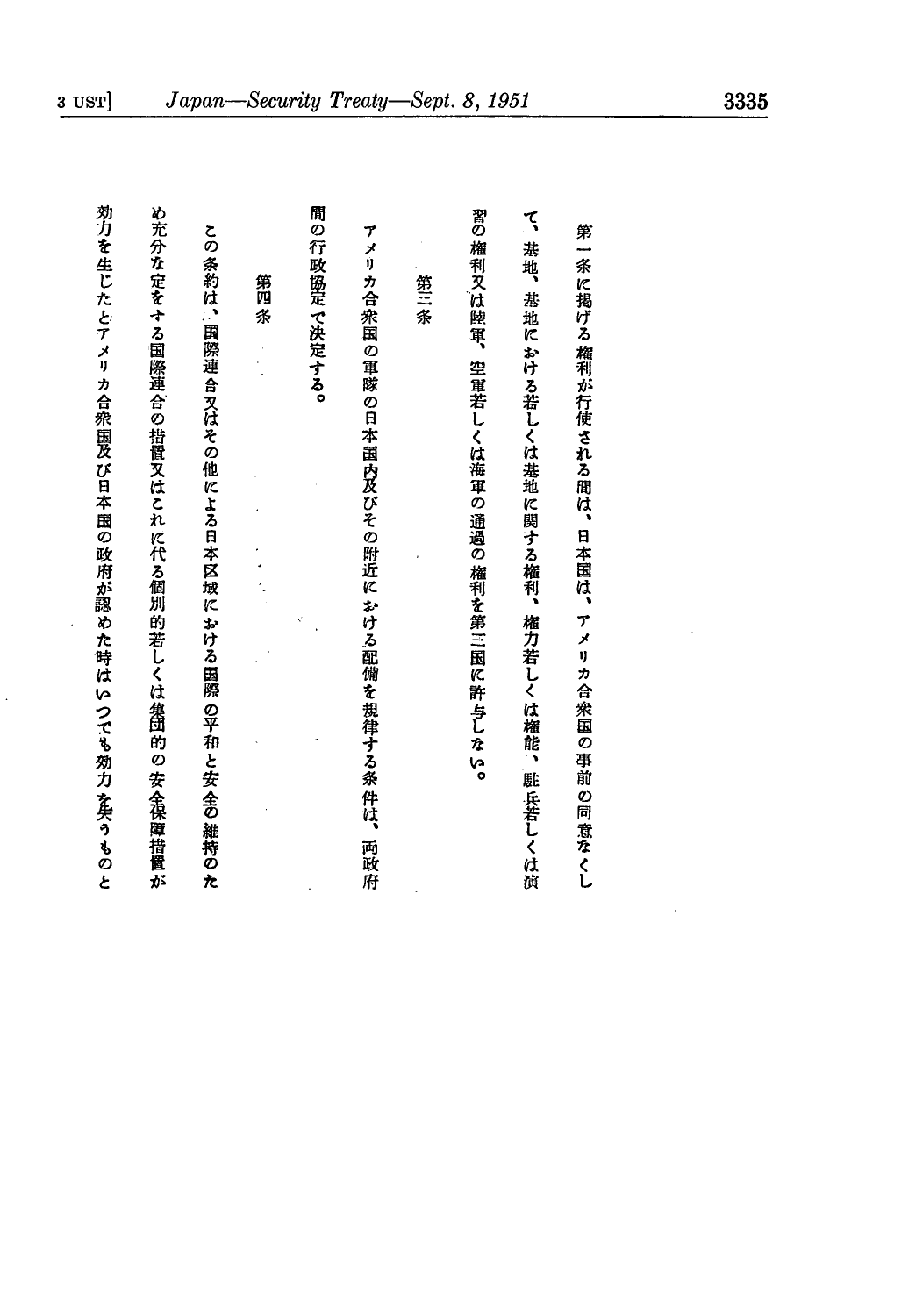| 部からの武力攻撃に対する日本国の安全に寄与するために使用することができる。 | び騒じようを鎮圧するため日本国政府の明示の要請に応じて与えられる援助を含めて、外 | 以上の外部の国による教唆文は干渉によつて引き起された日本国における大規模の内乱及 | 諾する。<br>この軍隊は、<br>極東における国際の平和と安全の維持に寄与し、<br>並びに、一又は二 | 本国内及びその附近に配備する権利を、<br>日本<br>「困は、<br>許与し、<br>アメリカ合衆国は、<br>これを受 | 平和条約及びこの条約の効力発生と同時に、<br>アメリカ合衆国の陸軍、<br>空軍及び海軍を日 | 第一<br>.<br>K<br>ŧ | よつて、<br>両国は、<br>次のとおり協定した。 | ら實任を貧う ことを期待する。 |
|---------------------------------------|------------------------------------------|------------------------------------------|------------------------------------------------------|---------------------------------------------------------------|-------------------------------------------------|-------------------|----------------------------|-----------------|
|---------------------------------------|------------------------------------------|------------------------------------------|------------------------------------------------------|---------------------------------------------------------------|-------------------------------------------------|-------------------|----------------------------|-----------------|

第二条

 $\bar{\gamma}$  $\ddot{\phantom{a}}$ 

J,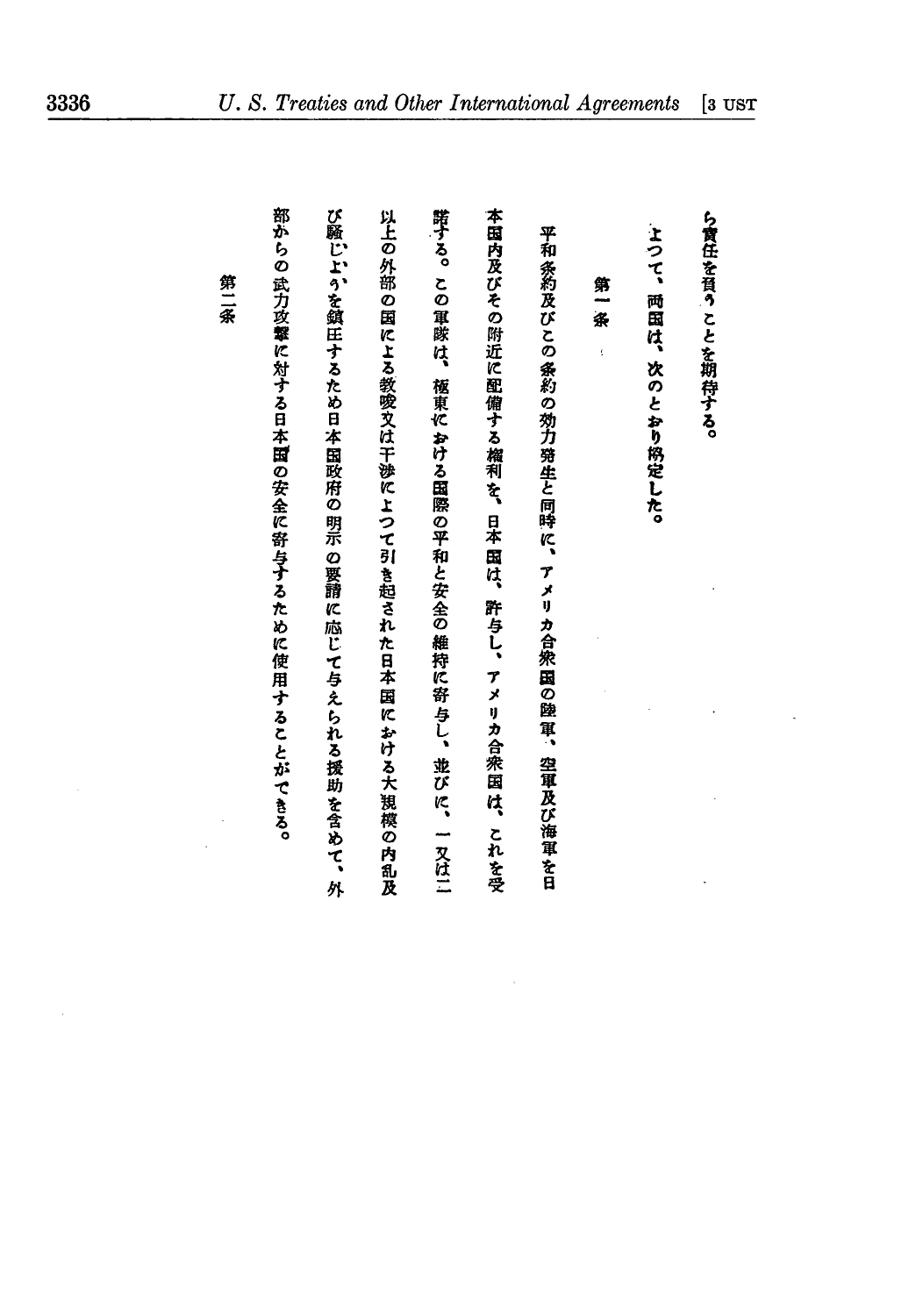| 備をもつことを常に避けつつ、直接及び間接の侵略に対する自国の防衛のため漸増的に自         | ることを希望する。                                                                                                                                      | する武力攻撃を阻止するため日本国内及びその附近にアメリカ 合衆国がその 軍隊を維持す | これらの榴利の行使として、<br>日本国は、その防衛のための暫定措置として、日本国に対 |
|--------------------------------------------------|------------------------------------------------------------------------------------------------------------------------------------------------|--------------------------------------------|---------------------------------------------|
|                                                  | 近に維持する意思がある。<br>$\boldsymbol{\tau}$<br>・メリ<br>カ合衆国は、<br>平和と安全のために、<br>但し、<br>アメリカ合衆国は、<br>現在、<br>若干の自国軍隊を日本国内及びその附<br>日本国が、<br>攻撃<br>的な脅威となり叉は |                                            |                                             |
| 国際連合競輦の目的及び原則に従つて平和と安全を増進すること以外に用いられうべき軍         |                                                                                                                                                |                                            |                                             |
|                                                  |                                                                                                                                                |                                            |                                             |
|                                                  |                                                                                                                                                |                                            |                                             |
| することを承認している。                                     |                                                                                                                                                |                                            |                                             |
| 承認し、<br>さらに、<br>国際連合激章は、すべての国が個別的及び集団的自衛の固有の権利を有 |                                                                                                                                                |                                            |                                             |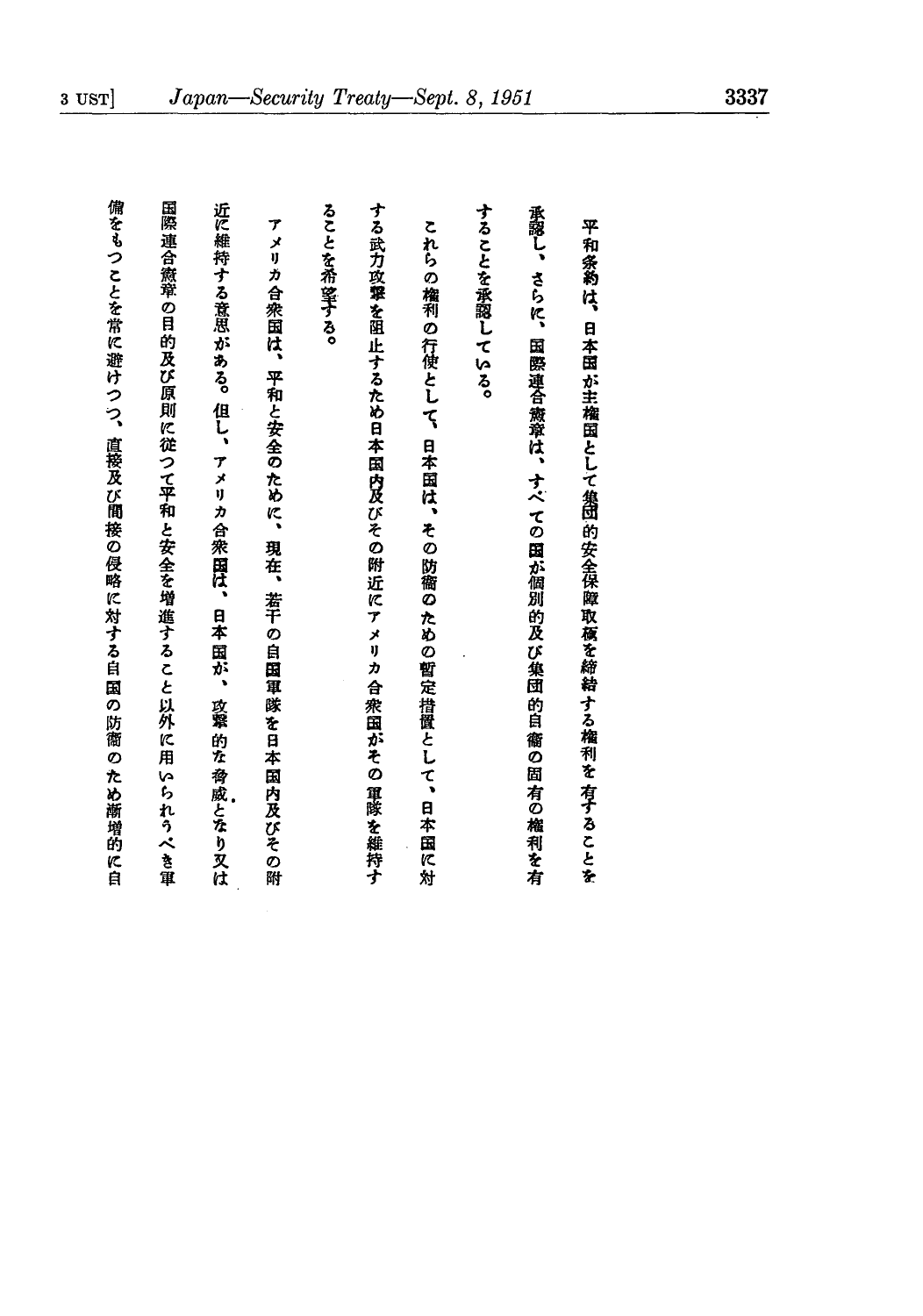$\frac{1}{2}$ 

 $\frac{1}{1}$ 

l,

| のと同時に効力を生ずへきアメリカ合衆国との安全保障条約を希望する。 | 危険がある。よつて、日本国は、平和条約がアメリカ合衆国と日本国の間に効力を生ずる | 無費任な軍国主義がまだ世界から駆逐されていないので、前記の状態にある日本国には | 平和条約の効力発生の時において固有の自衞権を行使する有効な手段をもたない。 | 日本国は、本日連合国との平和条約に署名した。日本国は、<br>武装を解除さ れているので、 |
|-----------------------------------|------------------------------------------|-----------------------------------------|---------------------------------------|-----------------------------------------------|
|-----------------------------------|------------------------------------------|-----------------------------------------|---------------------------------------|-----------------------------------------------|

 $\overline{a}$ 

 $\mathbf{r}$ 

3338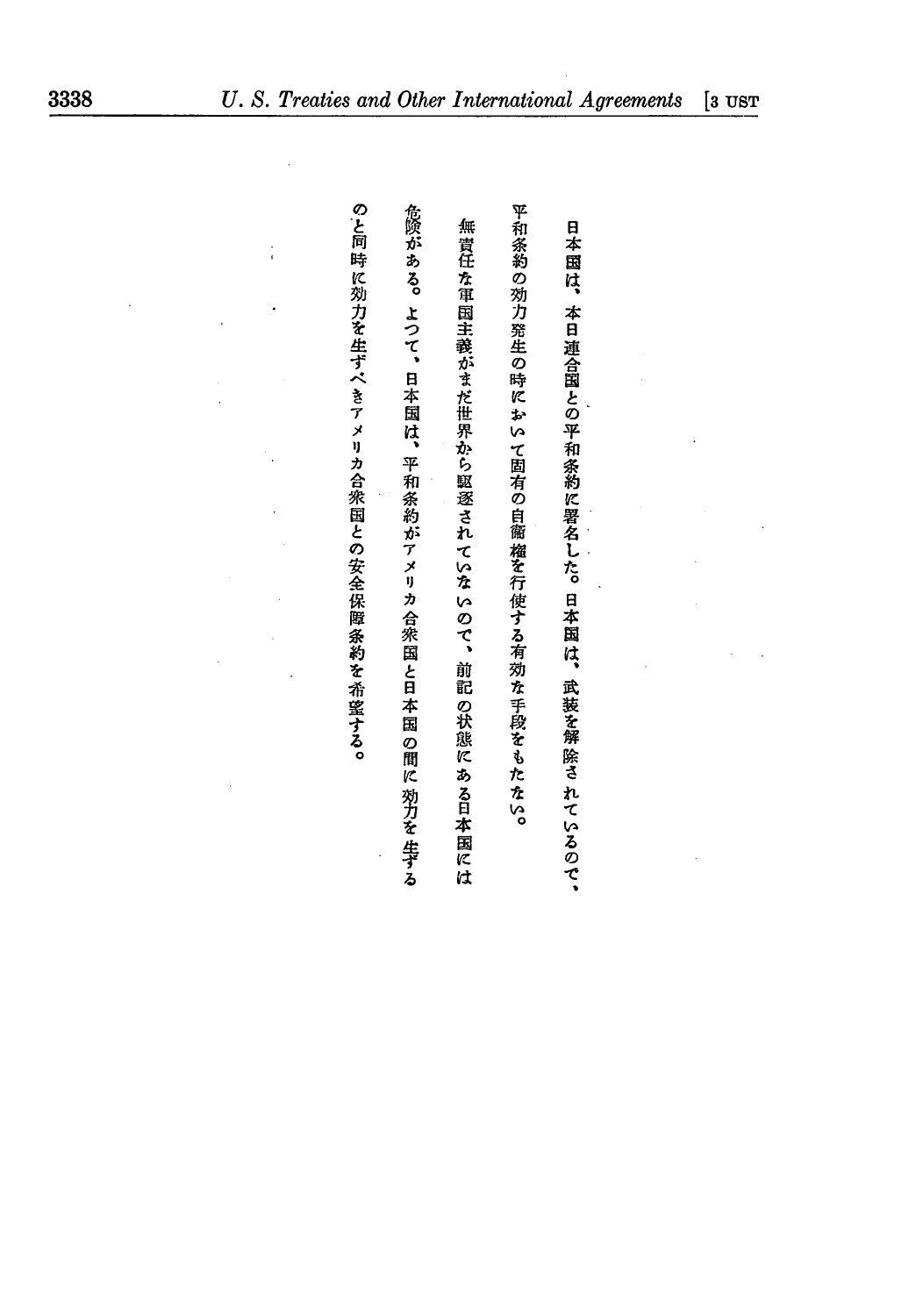アメリカ合衆国と日本国との間の安全保障条約

÷.

**29366-55--PT. 11-24**